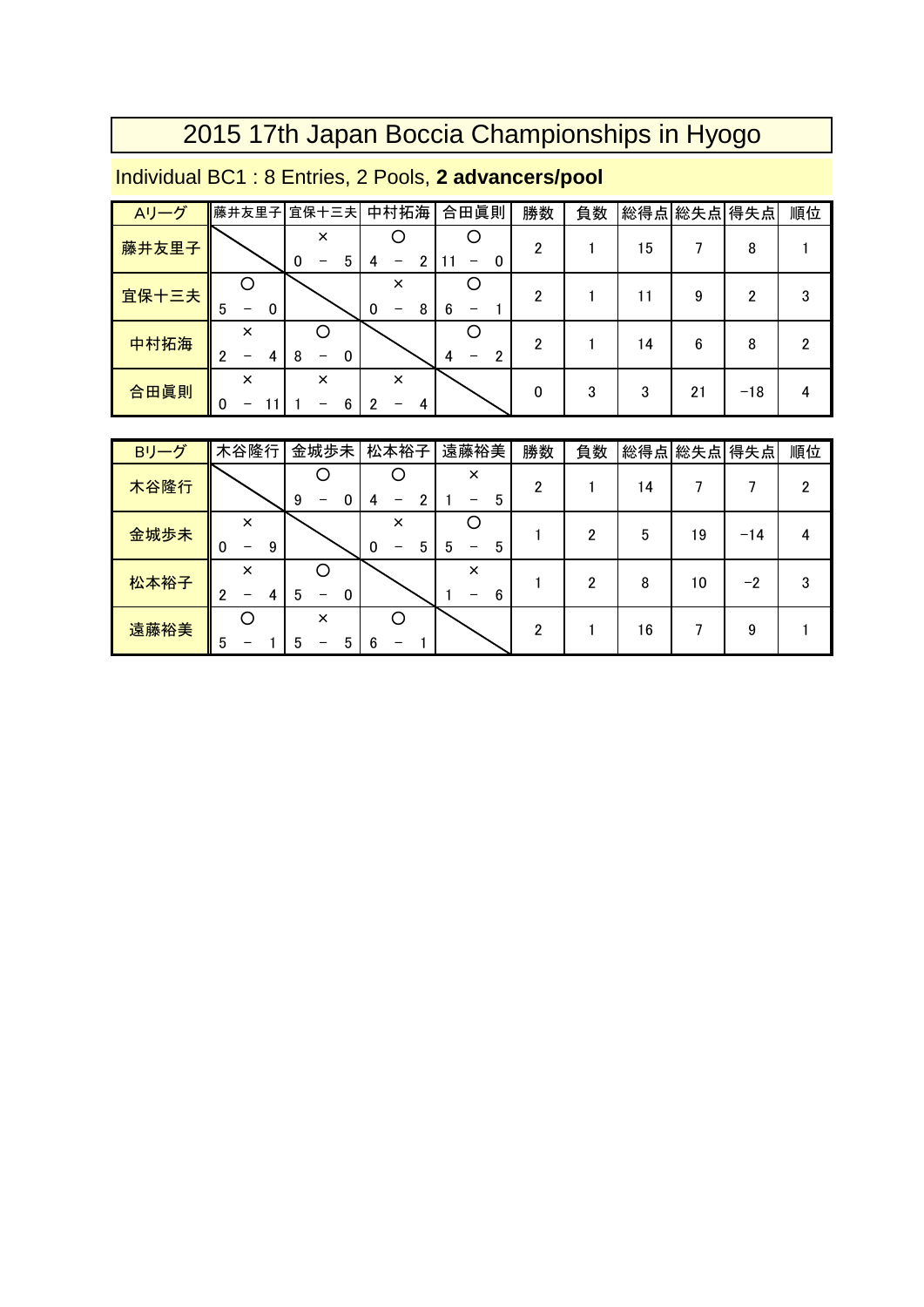

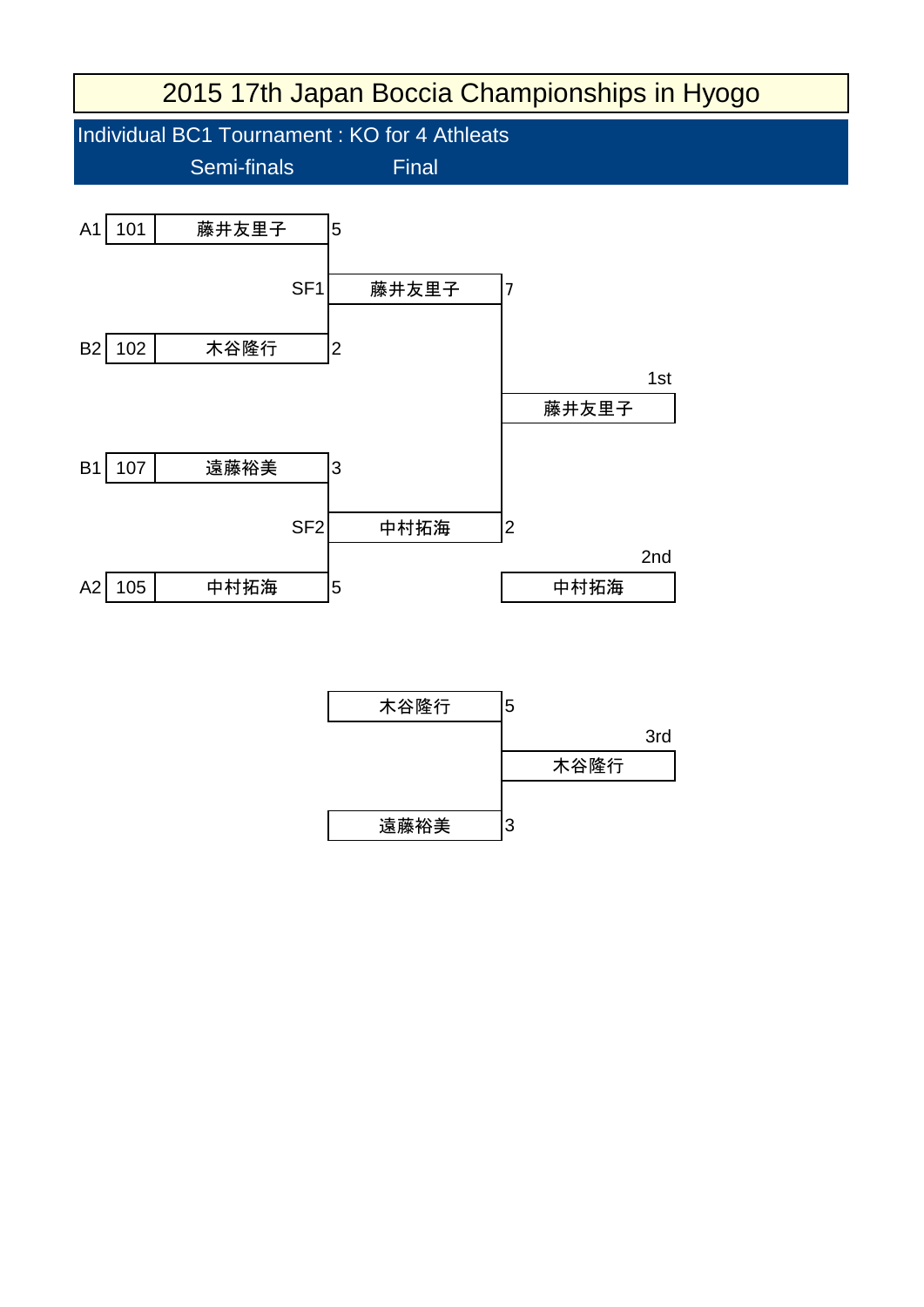#### Individual BC2 : 16 Entries, 4 Pools, **2 advancers/pool**

| Aリーグ | 廣瀬隆喜                                                   | 村山祥二        | 蛯沢文子               | 平川孝広    | 勝数 | 負数 | 総得点 総失点 |    | 得失点   | 順位 |
|------|--------------------------------------------------------|-------------|--------------------|---------|----|----|---------|----|-------|----|
| 廣瀬隆喜 |                                                        | っ<br>4      | 10<br>0<br>-       | ≘<br>14 | 3  | 0  | 28      | 4  | 24    |    |
| 村山祥二 | $\times$<br>2<br>4                                     |             | $\times$<br>5<br>0 | ∩<br>4  |    | 2  | 6       | 11 | -5    | 3  |
| 蛯沢文子 | $\times$<br>$\Omega$<br>10<br>$\overline{\phantom{0}}$ | 5<br>0<br>— |                    | 3       | っ  |    | 8       | 12 | -4    | 2  |
| 平川孝広 | $\times$<br>2<br>14<br>-                               | $\times$    | $\times$<br>3      |         | 0  | 3  | 6       | 21 | $-15$ | 4  |

| Bリーグ | 内田恵三        | 海沼理佐                     | 原田浩明                    | 吉見成生   | 勝数 | 負数 |    | 総得点 総失点 | 得失点   | 順位 |
|------|-------------|--------------------------|-------------------------|--------|----|----|----|---------|-------|----|
| 内田恵三 |             | $\times$<br>5<br>4       | $\times$<br>3<br>3<br>- | 4      |    | 2  | 14 | 12      | 2     | 3  |
| 海沼理佐 | 5<br>4      |                          | 8<br>0<br>-             |        | 3  | 0  | 24 | 5       | 19    |    |
| 原田浩明 | 3<br>3<br>- | $\times$<br>8<br>-0<br>- |                         | 3<br>4 | ŋ  |    |    | 14      | $-1$  | 2  |
| 吉見成生 | ×<br>4      | $\times$                 | $\times$<br>3<br>4      |        | 0  | 3  | 8  | 22      | $-14$ | 4  |

| Cリーグ    | 杉村英孝                    | 近藤智宏               | 佐藤<br>駿       | 小谷友謙    | 勝数 | 負数 | 総得点 総失点 |    | 得失点   | 順位 |
|---------|-------------------------|--------------------|---------------|---------|----|----|---------|----|-------|----|
| 杉村英孝    |                         | 5<br>-             | 5<br>2<br>-   | 12<br>- | 3  | 0  | 22      | 4  | 18    |    |
| 近藤智宏    | $\times$<br>5           |                    | 6             | 3<br>4  | 2  |    |         | 9  | っ     | 2  |
| 佐藤<br>駿 | $\times$<br>5<br>っ<br>- | $\times$<br>6      |               | 5<br>3  |    | 2  | 8       | 14 | -6    | 3  |
| 小谷友謙    | $\times$<br>12<br>-     | $\times$<br>ി<br>4 | $\times$<br>5 |         | 0  | 3  |         | 21 | $-14$ |    |

| Dリーグ  | 蛭田健一郎         | 梅村祐紀               | 本宮崇史     | 阪田宏之        | 勝数 | 負数 |    | 総得点 総失点 | 得失点 | 順位 |
|-------|---------------|--------------------|----------|-------------|----|----|----|---------|-----|----|
| 蛭田健一郎 |               | $\times$<br>2<br>3 | 9        | 3<br>5      | っ  |    | 16 |         | 9   |    |
| 梅村祐紀  | 3<br>2        |                    | $\times$ | 4           | າ  |    | 8  | 10      | -2  | 2  |
| 本宮崇史  | $\times$<br>9 |                    |          | ×<br>っ<br>3 |    | າ  |    | 13      | -6  |    |
| 阪田宏之  | $\times$<br>3 | $\times$           | ŋ        |             |    | 2  | 10 |         | $-$ | 3  |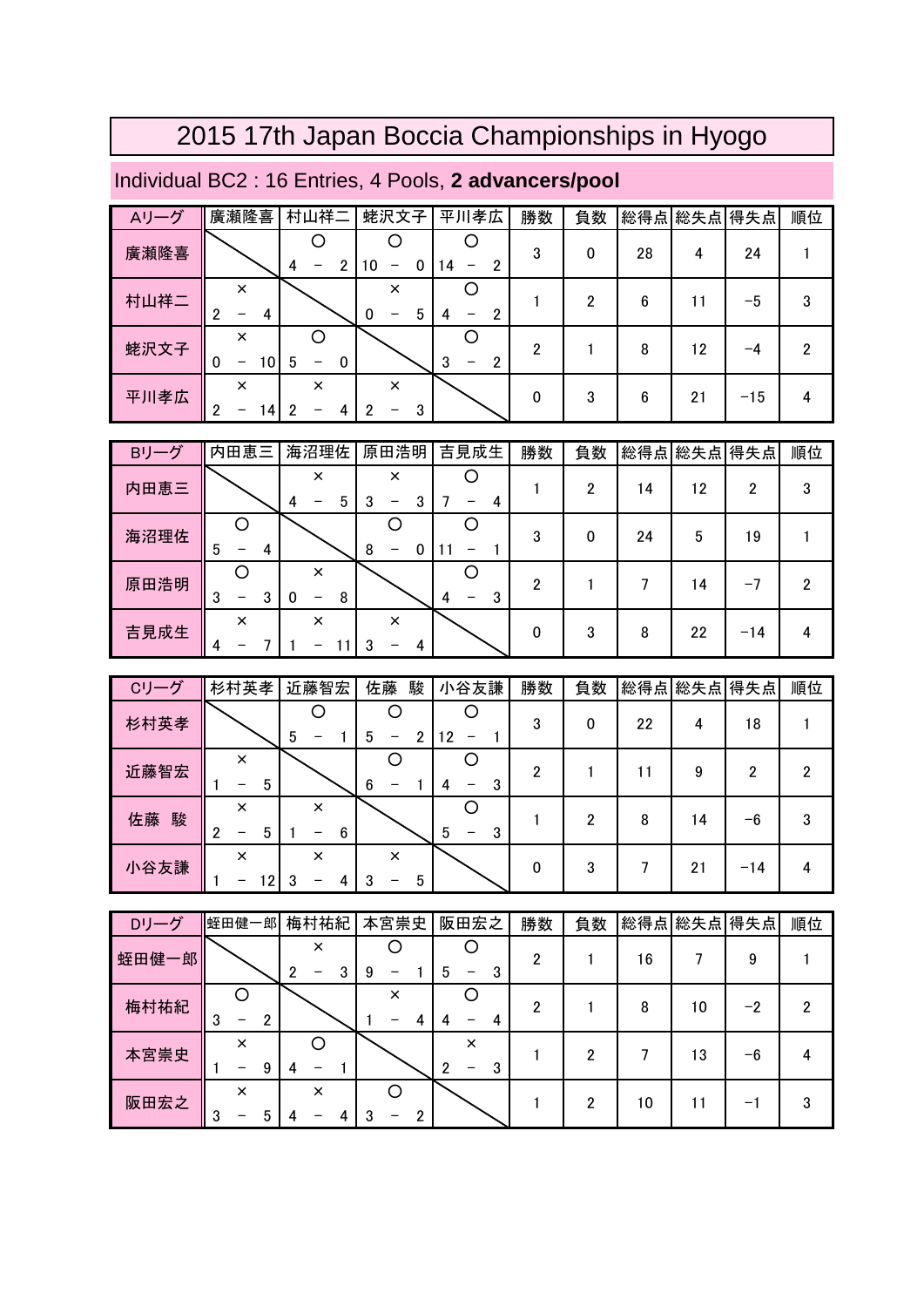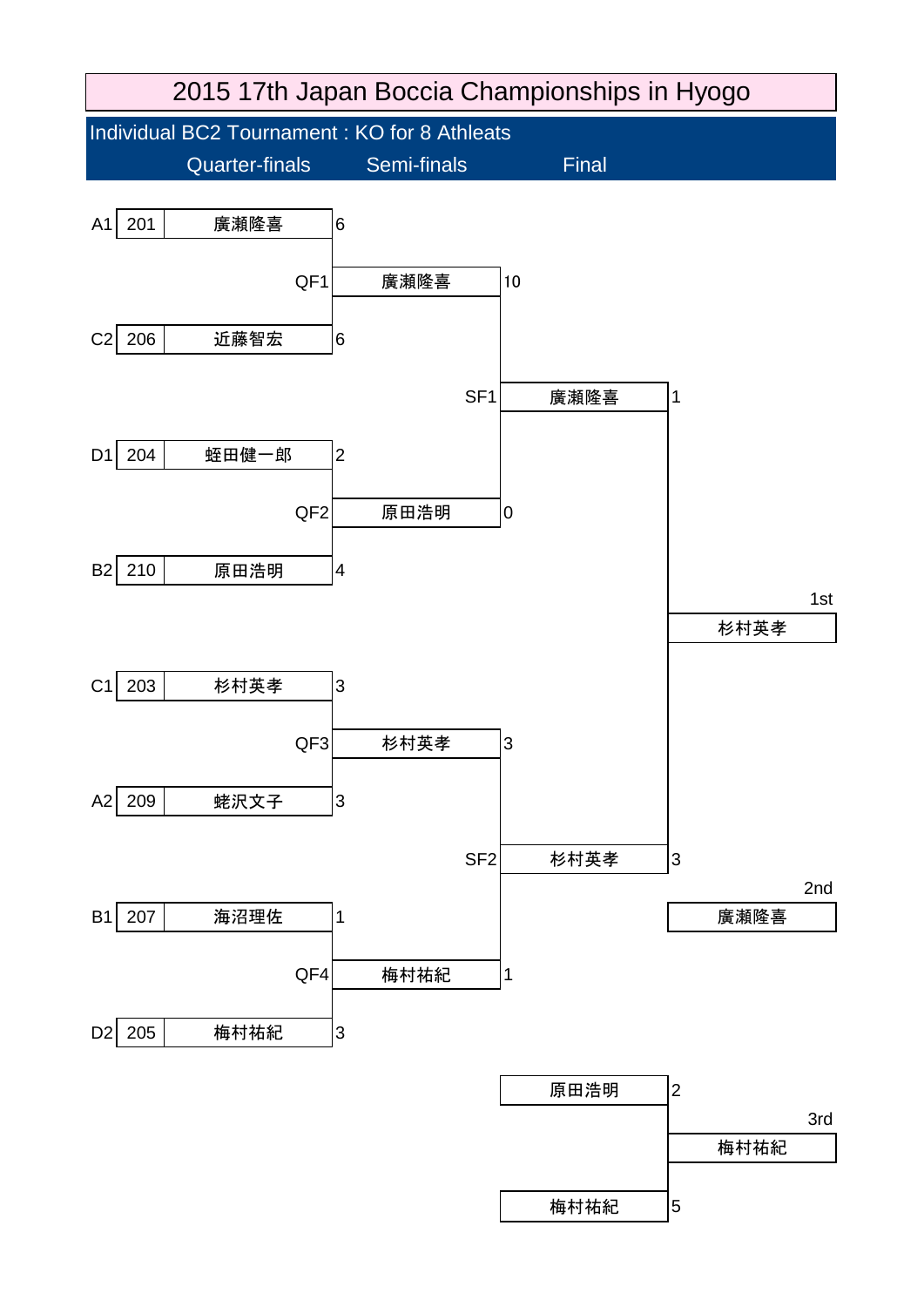### Individual BC3 : 16 Entries, 4 Pools, **2 advancers/pool**

|      | 加藤啓太   | 大堀誠眞               | 樹<br>和田     | 石橋亨弘             | 勝数 | 負数 | 総得点 総失点 |    | 得失点 | 順位 |
|------|--------|--------------------|-------------|------------------|----|----|---------|----|-----|----|
| 加藤啓太 |        | ×<br>0             |             | x<br>6<br>6      |    |    | 10      | 15 | –5  |    |
| 大堀誠眞 |        |                    | ×<br>3<br>n |                  | ŋ  |    | 14      |    |     |    |
| 和田一樹 | ×<br>∩ | າ<br>h<br>J<br>пJ. |             | ×<br>0<br>8<br>ω |    |    | 10      | 15 | –5  |    |
| 石橋亨弘 | 6      |                    | ົ           |                  | ົ  |    | 16      | 13 |     |    |

| В        | 智<br>구<br>᠊ᠷ                       | 松永<br>楓 | 河本圭亮   | 高橋和樹         | 勝数 | 負数 |    | 総得点 総失点 | 得失点 | 順位 |
|----------|------------------------------------|---------|--------|--------------|----|----|----|---------|-----|----|
| 下智子<br>ш |                                    |         | -      | 0<br>-       | 0  |    |    |         | 0   |    |
| 松永<br>楓  | 0<br>0<br>$\overline{\phantom{0}}$ |         | ×<br>3 | ×<br>12<br>- | 0  | ŋ  |    | 15      | -14 | 3  |
| 河本圭亮     | 0<br>-                             | -       |        | ×<br>ŋ<br>6  |    |    | b  |         | -2  | ົ  |
| 高橋和樹     | 0                                  |         | n      |              |    | O  | 18 |         | 16  |    |

| C١   | 髙阪大喜        | 馬場千栄         | 江川拓馬 | 北澤和寿               | 勝数     | 負数 | 総得 | 点 総失点 | 得失点   | 順位 |
|------|-------------|--------------|------|--------------------|--------|----|----|-------|-------|----|
| 髙阪大喜 |             |              | o    |                    | ◠<br>J |    | 20 | 3     |       |    |
| 馬場千栄 | ×<br>0      |              | 19   | ×<br>J             |        |    | 22 |       |       |    |
| 江川拓馬 | ×<br>9<br>- | ×<br>19<br>- |      | ×<br>12<br>-0<br>- |        |    |    | 40    | $-40$ |    |
| 北澤和寿 | ×<br>≘<br>د |              | 19   |                    |        |    | 19 |       | 12    |    |

| ים       | 加古龍志        | 奈良淳<br>亚 | 恵<br>田<br>子<br>中 | 神<br>和寛 | 勝数     | 負数 | 総得<br>点 | 総失点 | 得失点   | 順位 |
|----------|-------------|----------|------------------|---------|--------|----|---------|-----|-------|----|
| 古龍志<br>加 |             | 6        |                  | 6<br>д  | ∩<br>υ |    | 19      | 6   | 13    |    |
| 奈良淳平     | ×<br>6<br>– |          | 5                | 18      | n      |    | 24      |     |       |    |
| 中恵子<br>田 | ×<br>-      | ×<br>ა   |                  | 5<br>-  |        |    |         | 12  | -5    |    |
| 和寛<br>袖  | ×<br>4      | ×<br>8   | ×<br>5<br>C<br>- |         |        | 3  |         | 29  | $-25$ |    |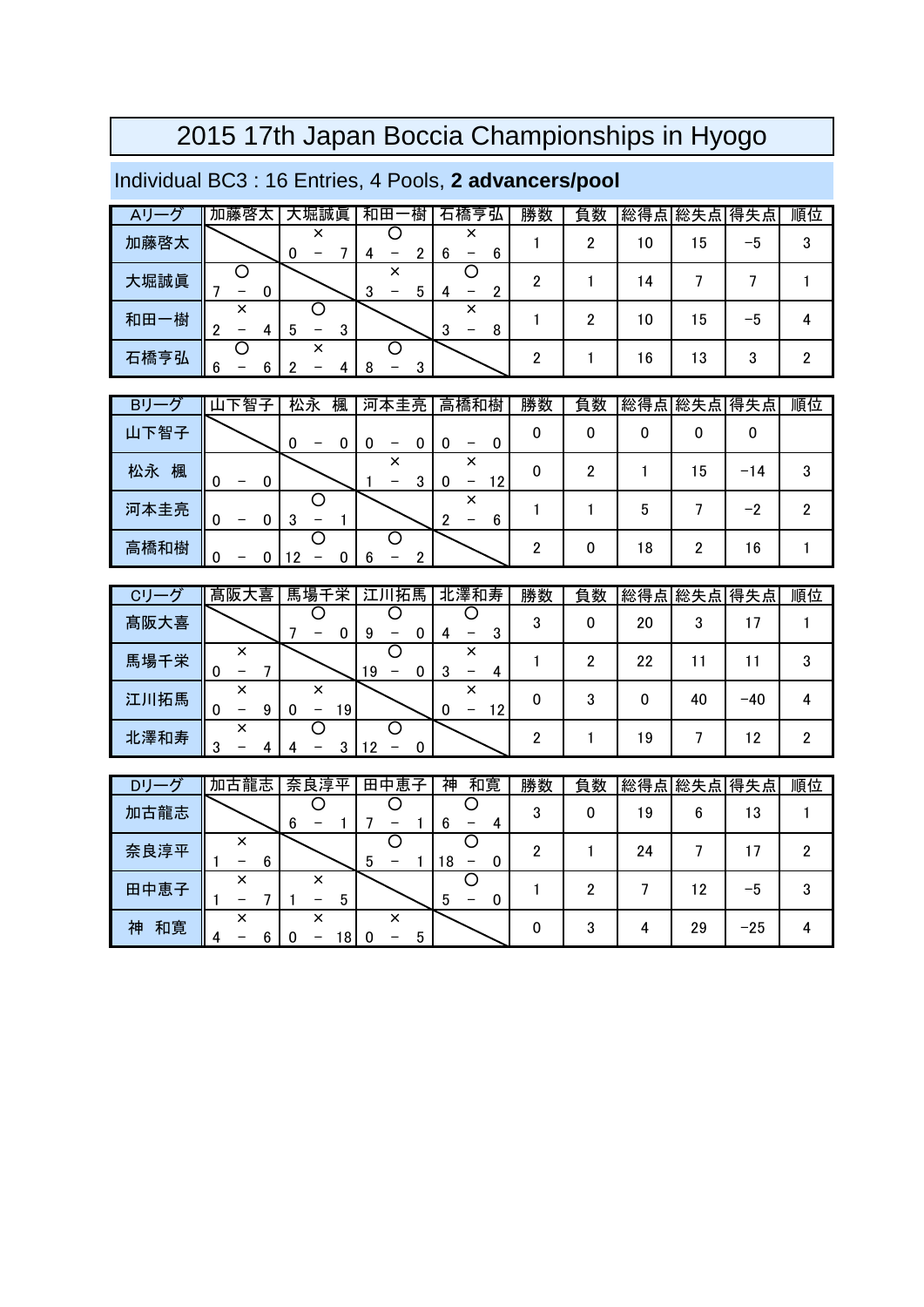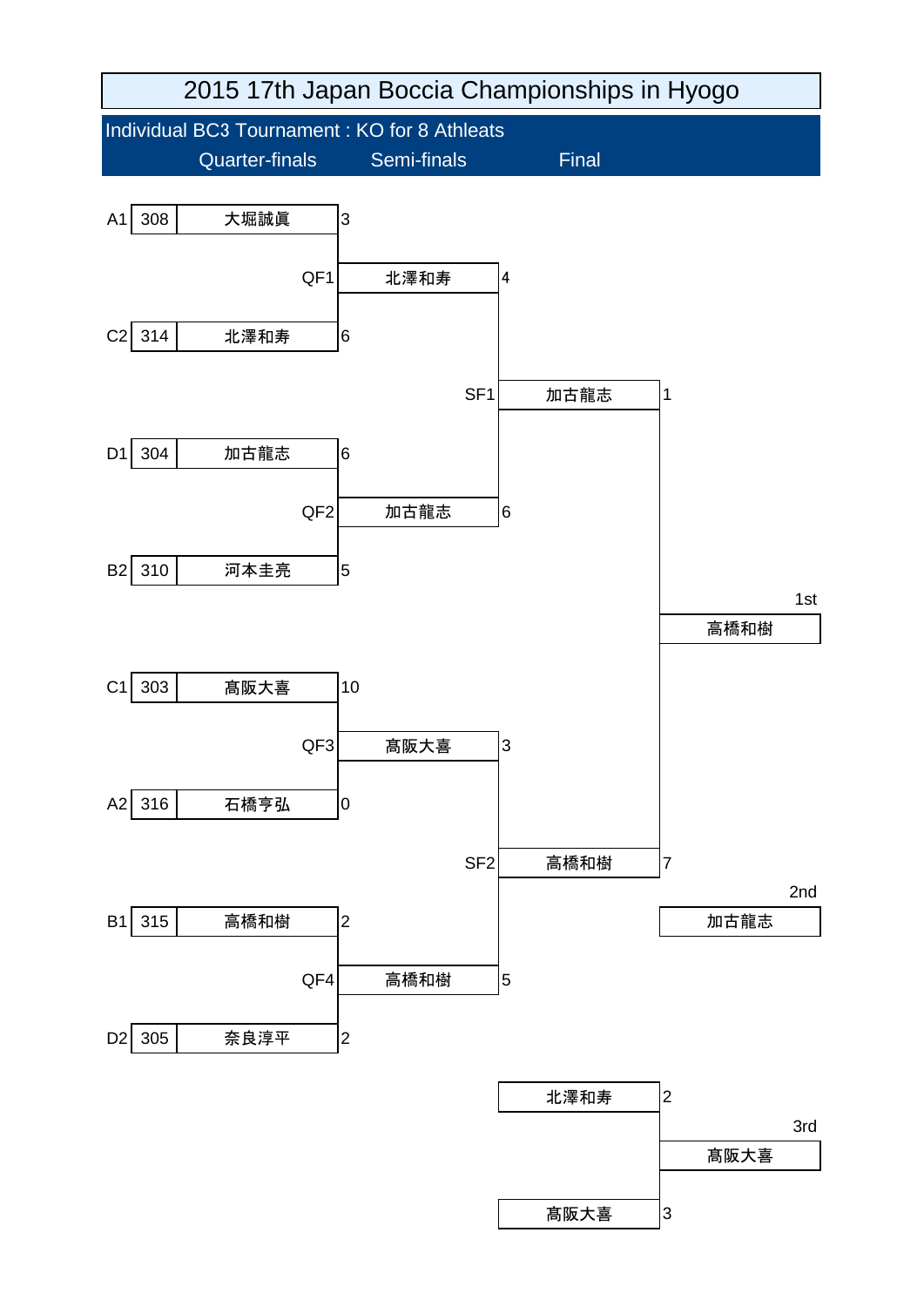#### Individual BC4 : 8 Entries, 2 Pools, **2 advancers/pool**

| Aリーグ    | 藤井金太朗              | 二澤歩海          | 駿<br>江崎  | 野田正博 | 勝数           | 負数 |    | 総得点 総失点 得失点 |       | 順位 |
|---------|--------------------|---------------|----------|------|--------------|----|----|-------------|-------|----|
| 藤井金太朗   |                    | ×<br>3        | 2<br>3   | 6    | 2            |    | 10 | 6           | 4     | っ  |
| 二澤歩海    | ∩<br>3<br>–        |               | 5        |      | 3            | 0  | 12 | 3           | 9     |    |
| 駿<br>江崎 | ×<br>3<br>∩<br>-   | $\times$<br>5 |          | 2    |              | っ  | 10 | 10          | 0     | 3  |
| 野田正博    | $\times$<br>6<br>- | $\times$      | $\times$ |      | $\mathbf{0}$ | 3  | 4  | 17          | $-13$ |    |

| Bリーグ | 章<br>木下                                        | 高田信之          | 太田恵蔵   | 古満<br>渉            | 勝数 | 負数 | 総得点 | 総失点 | 得失点   | 順位 |
|------|------------------------------------------------|---------------|--------|--------------------|----|----|-----|-----|-------|----|
| 木下章  |                                                | $\times$<br>5 | 0<br>9 | 5<br>2<br>-        | 2  |    | 5   |     | 8     | 2  |
| 高田信之 | 5                                              |               |        |                    | 3  | 0  | 19  | 3   | 16    |    |
| 太田恵蔵 | $\times$<br>9<br>0<br>$\overline{\phantom{0}}$ | $\times$      |        | $\times$<br>8<br>c | 0  | 3  | 3   | 24  | $-21$ |    |
| 古満 渉 | $\times$<br>n<br>5                             | $\times$      | 2<br>8 |                    |    | 2  | 11  | 14  | -3    | 3  |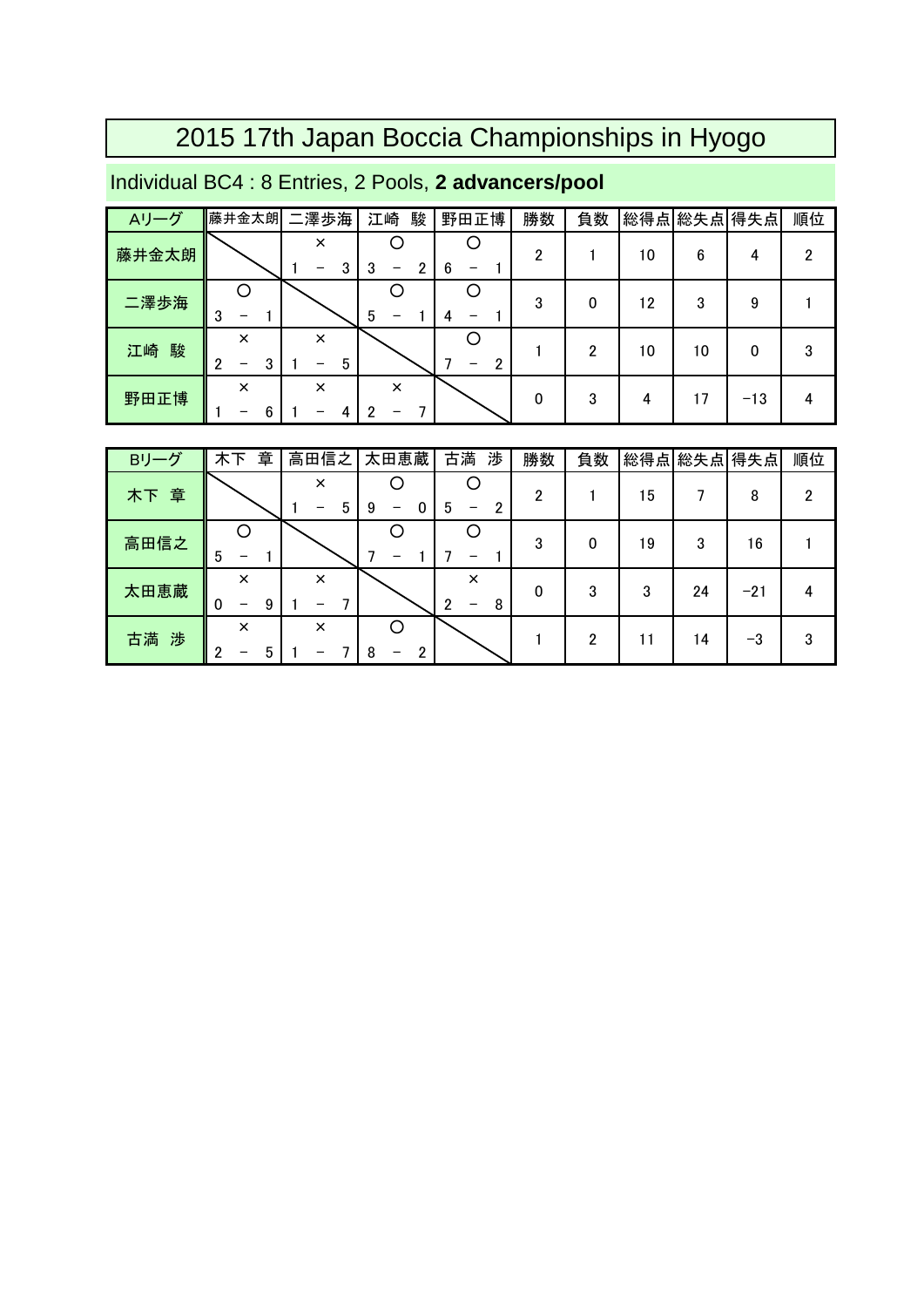

高田信之 7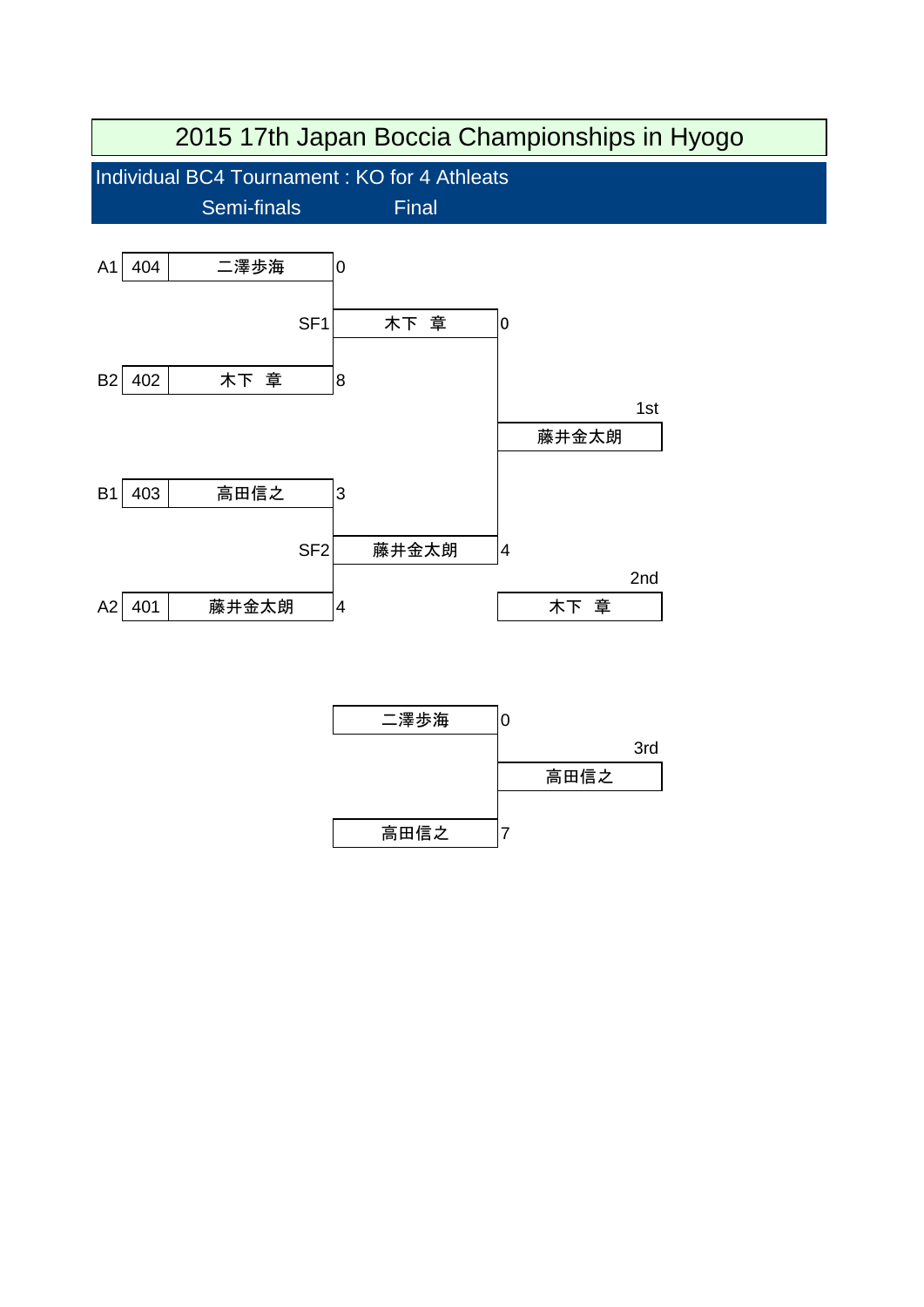| Aリーグ | 安井達哉   | 矢木香織   | 嶋谷長治   | 勝数 | 負数 |   | 総得点 総失点 得失点 |    | 順位 |
|------|--------|--------|--------|----|----|---|-------------|----|----|
| 安井達哉 |        | ×<br>3 | 8      |    |    |   | 3           | 8  |    |
| 矢木香織 | 3<br>3 |        | ×<br>6 |    |    |   |             | -5 | 3  |
| 嶋谷長治 | ∩      |        |        |    |    | 6 | 9           | -3 |    |

### Individual OP-sitting : 12 Entries, 4 Pools, **2 advancers/pool**

| Bリーグ | ▌辻村吉昭       | 伊藤紀子 | 鈴木<br>光 | 勝数 | 負数 |   |    | 総得点 総失点 得失点 | 順位 |
|------|-------------|------|---------|----|----|---|----|-------------|----|
| 辻村吉昭 |             |      | ×       |    |    |   | 6  |             |    |
| 伊藤紀子 | ×<br>3<br>6 |      | 3       | 0  |    | 6 | 10 |             |    |
| 鈴木 光 |             |      |         |    |    |   | 5  |             |    |

| Cリーグ  | 深津和道   | 山本富美佳 | 平井昌三   | 勝数 | 負数 |   | 総得点 総失点 得失点 | 順位 |
|-------|--------|-------|--------|----|----|---|-------------|----|
| 深津和道  |        | O     |        |    |    | ∩ |             |    |
| 山本富美佳 | 0<br>0 |       | 0<br>0 |    |    |   |             |    |
| 平井昌三  | ∩      |       |        |    |    | 2 |             |    |

| Dリーグ | 徳原啓次   | 近藤伸行   | 小松輝昭   | 勝数 | 負数 |   | 総得点 総失点 得失点 |    | 順位 |
|------|--------|--------|--------|----|----|---|-------------|----|----|
| 徳原啓次 |        | ×<br>υ | ×<br>4 | 0  |    |   |             | -3 | 3  |
| 近藤伸行 | 3<br>3 |        | 8      | 2  |    |   |             |    |    |
| 小松輝昭 | 4      | ×<br>8 |        |    |    | 5 |             | -4 | ∩  |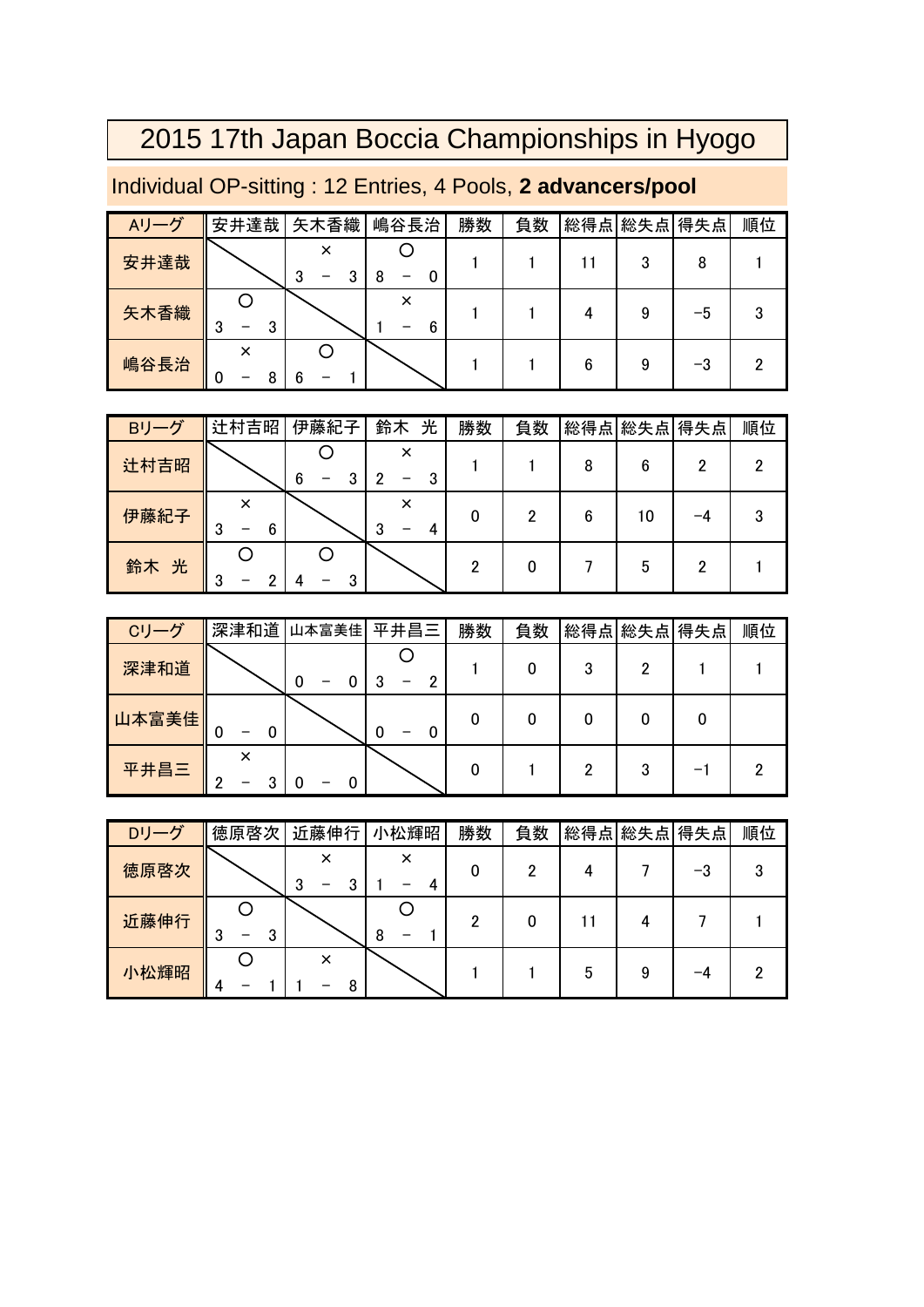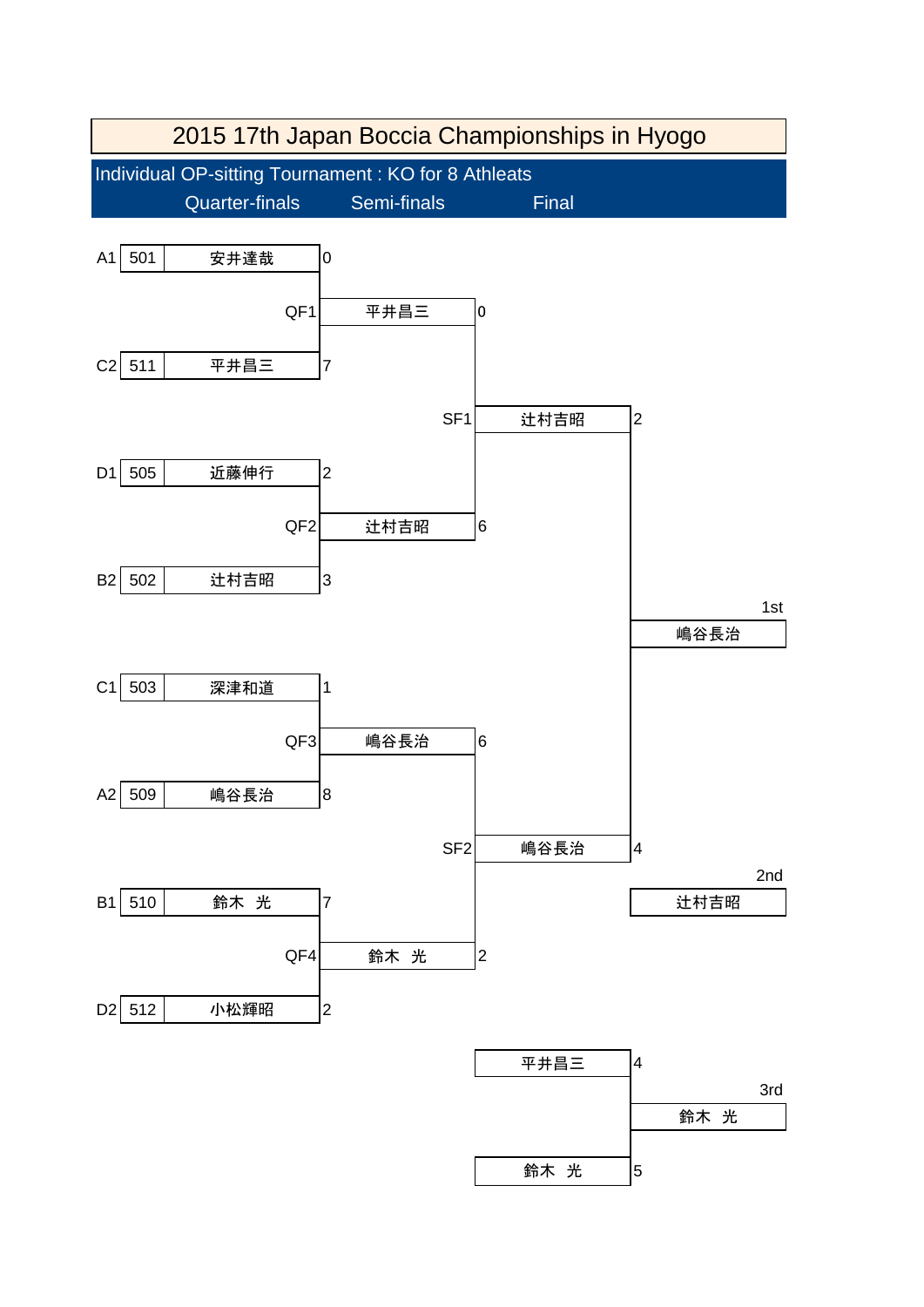### Individual OP-standing : 8 Entries, 2 Pools, **2 advancers/pool**

| Aリーグ  | 前田キヨ子                  | 山崎宗晴                | 土田篤志                      | 金井莉麻               | 勝数 | 負数 | 総得点 | 総失点 得失点 |    | 順位 |
|-------|------------------------|---------------------|---------------------------|--------------------|----|----|-----|---------|----|----|
| 前田キヨ子 |                        | 0<br>0<br>-         | 0<br>0<br>$\qquad \qquad$ | 0<br>0<br>-        | 0  | 0  | 0   |         | 0  |    |
| 山崎宗晴  | 0<br>$\mathbf 0$<br>-  |                     | $\times$<br>າ<br>3        | $\times$<br>5<br>- | 0  | ŋ  | 4   | 8       | -4 | 3  |
| 土田篤志  | 0<br>$\mathbf{0}$<br>- | $\overline{2}$<br>3 |                           | $\times$<br>5      |    |    | 4   |         | -3 | 2  |
| 金井莉麻  | 0                      | 5                   | 5                         |                    | っ  | 0  | 10  | 3       |    |    |

| Bリーグ    | 皆森俊夫                            | 石田健二               | 高井大輔    | 藤井<br>潤       | 勝数 | 負数 | 総得点 | 総失点 得失点 |       | 順位 |
|---------|---------------------------------|--------------------|---------|---------------|----|----|-----|---------|-------|----|
| 皆森俊夫    |                                 | 3<br>3             | 13<br>0 | 13<br>0       | 3  | 0  | 29  | 3       | 26    |    |
| 石田健二    | $\times$<br>3<br>3<br>–         |                    |         | 3<br>3<br>-   | 2  |    | 17  |         | 10    | 2  |
| 高井大輔    | $\times$<br>13<br>0<br>-        | $\times$<br>11     |         | $\times$<br>5 | 0  | 3  | າ   | 29      | $-27$ |    |
| 藤井<br>潤 | $\times$<br>$\Omega$<br>ι3<br>- | $\times$<br>3<br>3 | 5       |               |    | っ  | 8   | ۱7      | -9    | 3  |